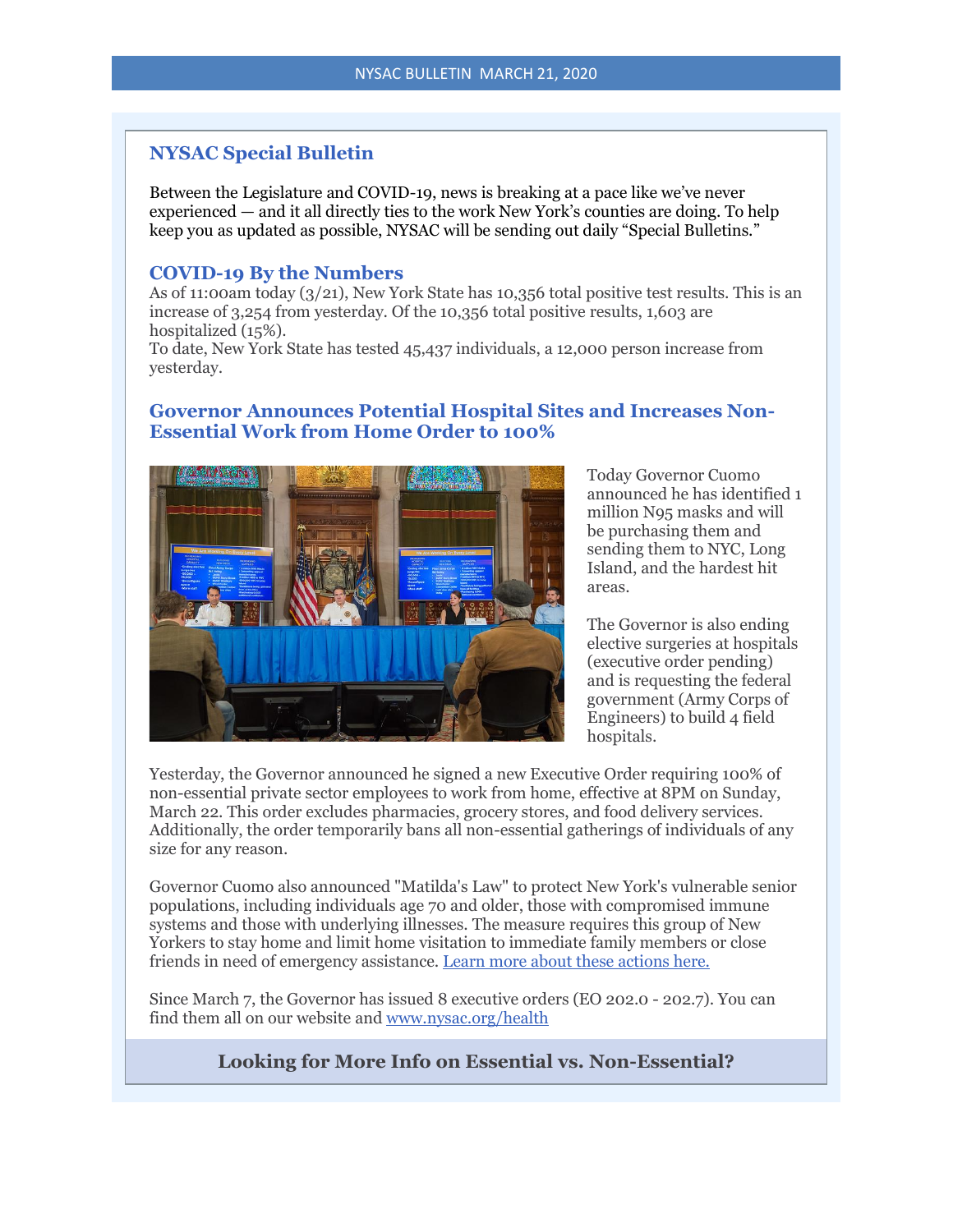# **[Read this explainer from Empire State Development here.](http://r20.rs6.net/tn.jsp?f=0019hO5ki2Z01dNIBN2Wjai-F6yc18BqK1CvW6ymCoqKKY1EF7ZaqadpqCe2pv6eGNYZTH2Bj-ktzv7oDoSqqBjqpz2CURmuoL8DZEQVQNA7i4pSgps7eF5zKRcyFDyIT6avkcFiQwjgmodxoynTz_XDEbxdP5lPulMd8S24tB3NjcjfGJRB8JBIQ==&c=w7gsszvNU_sFhZfHUjdVSA6xmovdx2Kz28vxo0Zu0WONUhF6Fk3akg==&ch=uhMfXAiiwTiEdBUDXOm2KCZomT4uPMj-aaf-3Ew5ffRG2H3qpAehBw==)**



### **State Budget Negotiations Grind to a Halt**

DOB staff has informed us that the legislature has not reached out to talk since Tuesday, so in short, negotiations have stalled.

Lobbyists are speculating a bare bones budget to be voted on Monday or Tuesday.

We can now state that the final state budget will include a 10% cut to local county mental health

admin funds and while we tried to collectively advocate on a restoration to a 50/50 cost share with state on 730 competency, we can now project that the final budget will include a 100% cost shift to counties.

The state is looking at doing an omnibus provision within the state budget to extend all outstanding local home rule bills - sales tax, mortgage recording tax, etc. We now anticipate the budget being enacted next week.

### **Send Your Questions, Share Your Successes**

NYSAC has created special email address to help us assist counties with responding to the pandemic - **coronavirus@nysac.org**



Send your questions, best practices, or coronavirus response plans. This can serve as a

clearinghouse for information that will be turned into an invaluable tool for other counties as we share it to our website or otherwise disseminate to counties.

## **States Ask Federal Government for Emergency Medicaid Funding**

National Governor's Association sent a letter to Senate and House leaders urging them to increase FMAP reimbursement by 12%. For New York State, this would increase the FMAP federal match from 50% to 62%. Note that H.R. 6201 increased FMAP federal match from 50% to 56.2%.

NYSAC along with our federal partners and in partnership with several counties across the state and country are advocating to maintain the statutory language to preserve the FMAP sharing arrangement so counties will obtain fiscal relief through this legislation.

## **ICYMI (In Case You Missed It)**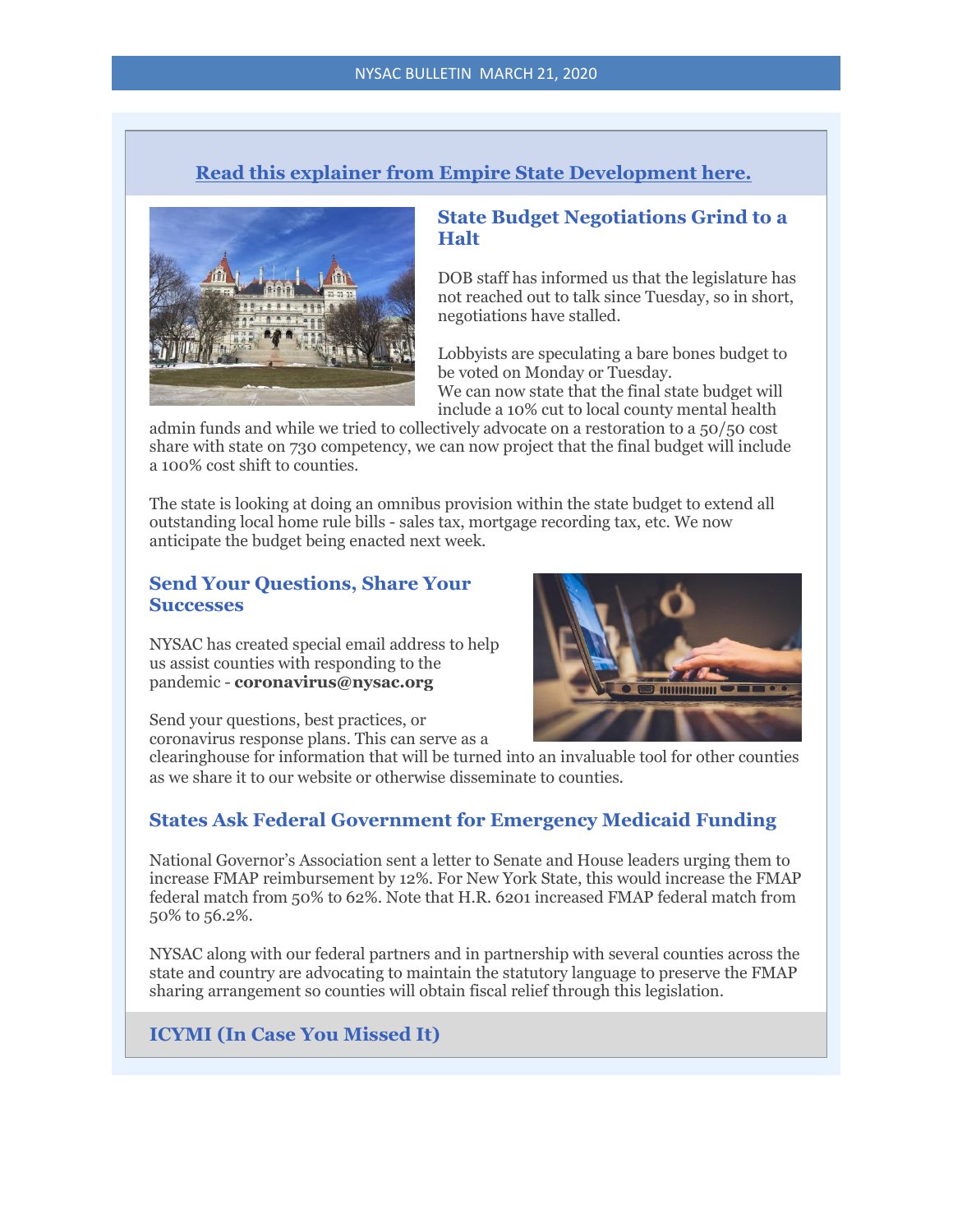It's been an unbelievably busy week as counties have been forced to respond to this global pandemic. Here are some things published by NYSAC that you may have missed:

#### **[New Podcast: Lessons Learned from the Field](http://r20.rs6.net/tn.jsp?f=0019hO5ki2Z01dNIBN2Wjai-F6yc18BqK1CvW6ymCoqKKY1EF7ZaqadplsK98RQ3xFUw6iIEQjn0-EaDC0YCf8jM4CIlHZTFs3sgexlAOV_25FdVtYhj4MdJUzH2ABh-tLGXd-SXBN4ZjHeh8JpWF4gpA-tyK-G71LszPxIQBNtRR3FFdPAEz4AinlzDynycMJL9mbh0TReh3_GNl1t85VQQBlllhVTFgiDUOVnTTynU29W59TBoAqDfFpraqfzpzUjI1OsuHX3sihgLrnXZpM8azmGQ5xxxZM4&c=w7gsszvNU_sFhZfHUjdVSA6xmovdx2Kz28vxo0Zu0WONUhF6Fk3akg==&ch=uhMfXAiiwTiEdBUDXOm2KCZomT4uPMj-aaf-3Ew5ffRG2H3qpAehBw==)**

A conversation with Westchester County Executive George Latimer and staff in which they discuss emergency response that has taken place over the past two weeks.

### **[New report: Communicating in a Crisis](http://r20.rs6.net/tn.jsp?f=0019hO5ki2Z01dNIBN2Wjai-F6yc18BqK1CvW6ymCoqKKY1EF7ZaqadplsK98RQ3xFU2wnRpORsU2OYzDxaBtMzllKKEx-mJZj2D8MdrdOkItv9S9JOzChAaKLEWeQDcvMpha1MY2SnchXMQ-HlcYmt_Hf7WYY78L0Iw6LISoHJoN_Sy_-_Yi5-Z4ANtsiuYGa0CVUKz8t9MgvEzVch4KCemOJWWbnNRw1H&c=w7gsszvNU_sFhZfHUjdVSA6xmovdx2Kz28vxo0Zu0WONUhF6Fk3akg==&ch=uhMfXAiiwTiEdBUDXOm2KCZomT4uPMj-aaf-3Ew5ffRG2H3qpAehBw==)**

NYSAC teamed up with Summers Strategies to publish a report on how to effectively communicate with your constituents during a crisis.

#### **[COVID-19 Blog](http://r20.rs6.net/tn.jsp?f=0019hO5ki2Z01dNIBN2Wjai-F6yc18BqK1CvW6ymCoqKKY1EF7ZaqadpqCe2pv6eGNY2q5Pnsrdxca-GrqmgNSd6_i8SaYbSsvDf39xYvDk1_DE8S0iCx7EEyMsniyP3cnYUS-aUfygetXpl3x6-FVDT3xKTleXs4eaK5Hy2ANifrXHN-FkqLbJMw==&c=w7gsszvNU_sFhZfHUjdVSA6xmovdx2Kz28vxo0Zu0WONUhF6Fk3akg==&ch=uhMfXAiiwTiEdBUDXOm2KCZomT4uPMj-aaf-3Ew5ffRG2H3qpAehBw==)**

Check out the latest articles on our COVID-19 blog.

### **Procedures for Review of Executive Orders**

The State has exercised its authority to direct and coordinate all emergency response operations and activities to respond to COVID-19 and requires every local government (e.g. county, city, town, and village) to obtain the approval of the New York State Department of Health prior to issuing any emergency order pursuant to Executive Law §24. (See EO 202.5).

In accordance with Executive Orders 202.3 and 202.5, approval shall not be granted for any order or portion thereof that is different, inconsistent with, conflicts with, or supersedes any state orders or directives.

No local emergency order shall be effective, valid, or with legal effect without compliance with the procedures set forth herein. The procedures provided below set forth the mandatory process that every local government must comply with to submit a request to the Department of Health.

This process does not apply to and does not create a new state approval process for: the issuance of quarantine or isolation orders to specified individuals; local State of Emergency Declarations; renewal of existing emergency orders; or orders that do not affect the public.

A copy of the full guidance is on the NYSAC website, [www.nysac.org/health](http://r20.rs6.net/tn.jsp?f=0019hO5ki2Z01dNIBN2Wjai-F6yc18BqK1CvW6ymCoqKKY1EF7ZaqadpoVNN5chOgQwDHH6ztavcjEiAxBeQlwAI3LTSDXGA2Aus1qMkNA6FbjnyReKc44geCTAczIeChUMiBeyckFOdmxlWosq6IVSuA==&c=w7gsszvNU_sFhZfHUjdVSA6xmovdx2Kz28vxo0Zu0WONUhF6Fk3akg==&ch=uhMfXAiiwTiEdBUDXOm2KCZomT4uPMj-aaf-3Ew5ffRG2H3qpAehBw==) 

### **California Joins New York in Ordering People to Stay Home**

This week, Governor Newsom of California instituted a sweeping new executive order requiring all individuals living in the State of California to stay home or at their place of residence, except as needed to maintain continuity of operation of the federal critical infrastructure sectors, critical government services, schools, childcare, and construction, including housing construction. See the California Executive Order here: [https://covid19.ca.gov/img/Executive-Order-N-33-20.pdf](http://r20.rs6.net/tn.jsp?f=0019hO5ki2Z01dNIBN2Wjai-F6yc18BqK1CvW6ymCoqKKY1EF7ZaqadpqCe2pv6eGNYqJFoitLZzNCPQsYdd1wV28snW8Ia5gKplgzLgBljJZ0uLKzGQhQDaUT7oIMMTJFhNC6FrqH6vvmin9r66d5aM9G8nFxuTKKDkibn_O9PD9Joa7Z5b8f5eQhRTd-TIoJH&c=w7gsszvNU_sFhZfHUjdVSA6xmovdx2Kz28vxo0Zu0WONUhF6Fk3akg==&ch=uhMfXAiiwTiEdBUDXOm2KCZomT4uPMj-aaf-3Ew5ffRG2H3qpAehBw==)

## **Suffolk County Best Practices - Senior Meal Sites**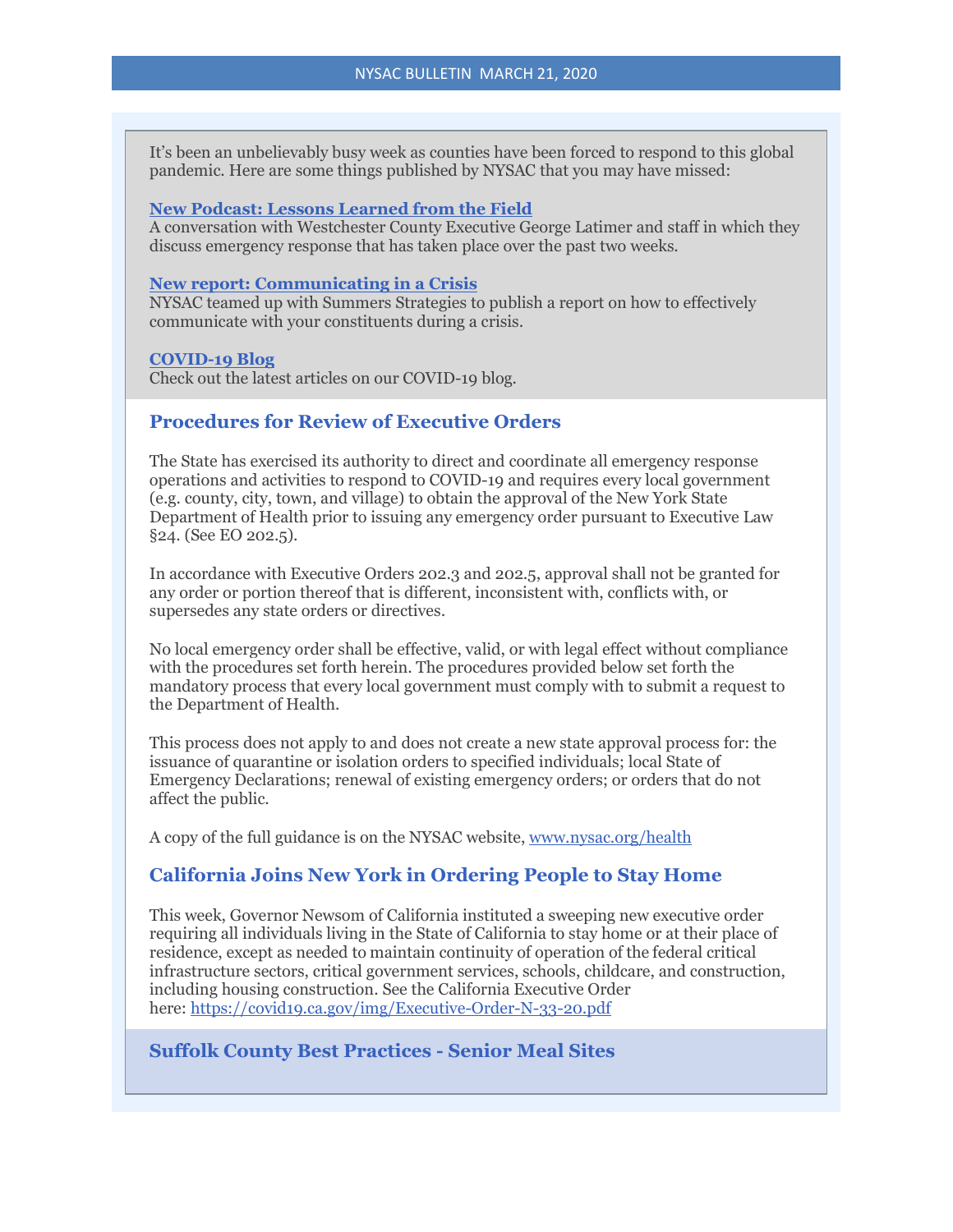This week, Suffolk County held a briefing with county food suppliers and industry. The County has instituted senior shopping hours (earlier hours), and limits on certain purchases. Here in Albany County, grocery stores have taken it upon themselves to institute similar initiatives for older Americans.



#GroceryStore Senior Shopping Hours in Suffolk:

- -@DollarGeneral 8am-9am (Daily)
- -@StewLeonards 730am-800am (Daily)
- -@StopandShop 630am-730am (Daily)
- -@unclegiuseppes 7am-8am (Daily)
- -Giunta Meat Farm 630am-730am (M/W/F)
- -@Target 8am-9am (Wed)
- -@walmart 6am -7am (Wed)

2:49 PM · Mar 20, 2020 · Twitter Web App

# **School District Guidance**

The State Education Department has released guidance to school districts, principals, superintendents and school district leaders on statewide school closures. NYSAC has provided guidance on our website for review. The guidance includes procedures and advice for feeding school children during the COVID-19 school closures, continuity of learning, childcare plans, emotional and mental health resources, student medication, and COVID-19 school district plans. [Learn more here.](http://r20.rs6.net/tn.jsp?f=0019hO5ki2Z01dNIBN2Wjai-F6yc18BqK1CvW6ymCoqKKY1EF7ZaqadpqCe2pv6eGNYF1McknX37dIWKRvJWWU8mV5Sl5E4DbzpcELGs2mQ76l2Q87TUQ2IZzOkXTWuAg4314Sv010LQEp1lmQNjbZpZrfpxnbFSfIfbtELOOmEyx8czfuXKaIK2KI4U5JrIyTw_rVAARg-YT0vvhXStdn7wMUghhfsoV2p-5K0gztLcAY39YSdoklM5E0KhQAsYjwouonMKlcpYU8ZksI47PPFKg==&c=w7gsszvNU_sFhZfHUjdVSA6xmovdx2Kz28vxo0Zu0WONUhF6Fk3akg==&ch=uhMfXAiiwTiEdBUDXOm2KCZomT4uPMj-aaf-3Ew5ffRG2H3qpAehBw==)

### **Federal Government Moves to Provide Essential Medical Supplies**

The President issued an Executive Order invoking the Defense Production Act. Under the Defense Production Act, the President has the authority to determine that certain supplies are essential for the national defense during emergencies. The President's action allows the Administration, if it becomes necessary, to order the distribution of health and medical supplies to where they are most needed. You can find the Executive Order **[here](http://r20.rs6.net/tn.jsp?f=0019hO5ki2Z01dNIBN2Wjai-F6yc18BqK1CvW6ymCoqKKY1EF7ZaqadpqCe2pv6eGNYm-UV-tcbj5URzmqbH9xxmfMGJUjVtGpGZF47I5fY460FAgPsRdCcoHv-LIF_rIXhG6Cg55uk95lZxa3iC3jP9vGD3xJYE4WIxQqAygimrW1EabSsd9iLz6_QU5mibTNQPSiCgukAYFaSy29Xx15bZY14b7yjlDCNXZD91mMbR_gd2pNAfcz2ewQNrry-AOHOlwPN4v1olxCcvVjJxdfhD81Y8eq4Mbdzhq9TX-WtU4g=&c=w7gsszvNU_sFhZfHUjdVSA6xmovdx2Kz28vxo0Zu0WONUhF6Fk3akg==&ch=uhMfXAiiwTiEdBUDXOm2KCZomT4uPMj-aaf-3Ew5ffRG2H3qpAehBw==)**.

The President signed a memorandum directing his Administration to make general-use face masks available to healthcare workers (more **[here](http://r20.rs6.net/tn.jsp?f=0019hO5ki2Z01dNIBN2Wjai-F6yc18BqK1CvW6ymCoqKKY1EF7ZaqadpqCe2pv6eGNYR6m_h1Awp8VB3mhN0WnQKIgIipRFVLweXPrQW6oxg2CMbx4vbT8nqIr0yyOVv4jC99c93DyzsUl-AG7TVrJ0NOcgfdCpMbig1GQCqrmC4NqvNBvrXed6fFrVW3IJ5iAdr-AWj69cYDKxSOjOIMKv2g38kMzyvJ59&c=w7gsszvNU_sFhZfHUjdVSA6xmovdx2Kz28vxo0Zu0WONUhF6Fk3akg==&ch=uhMfXAiiwTiEdBUDXOm2KCZomT4uPMj-aaf-3Ew5ffRG2H3qpAehBw==)**). The President also signed